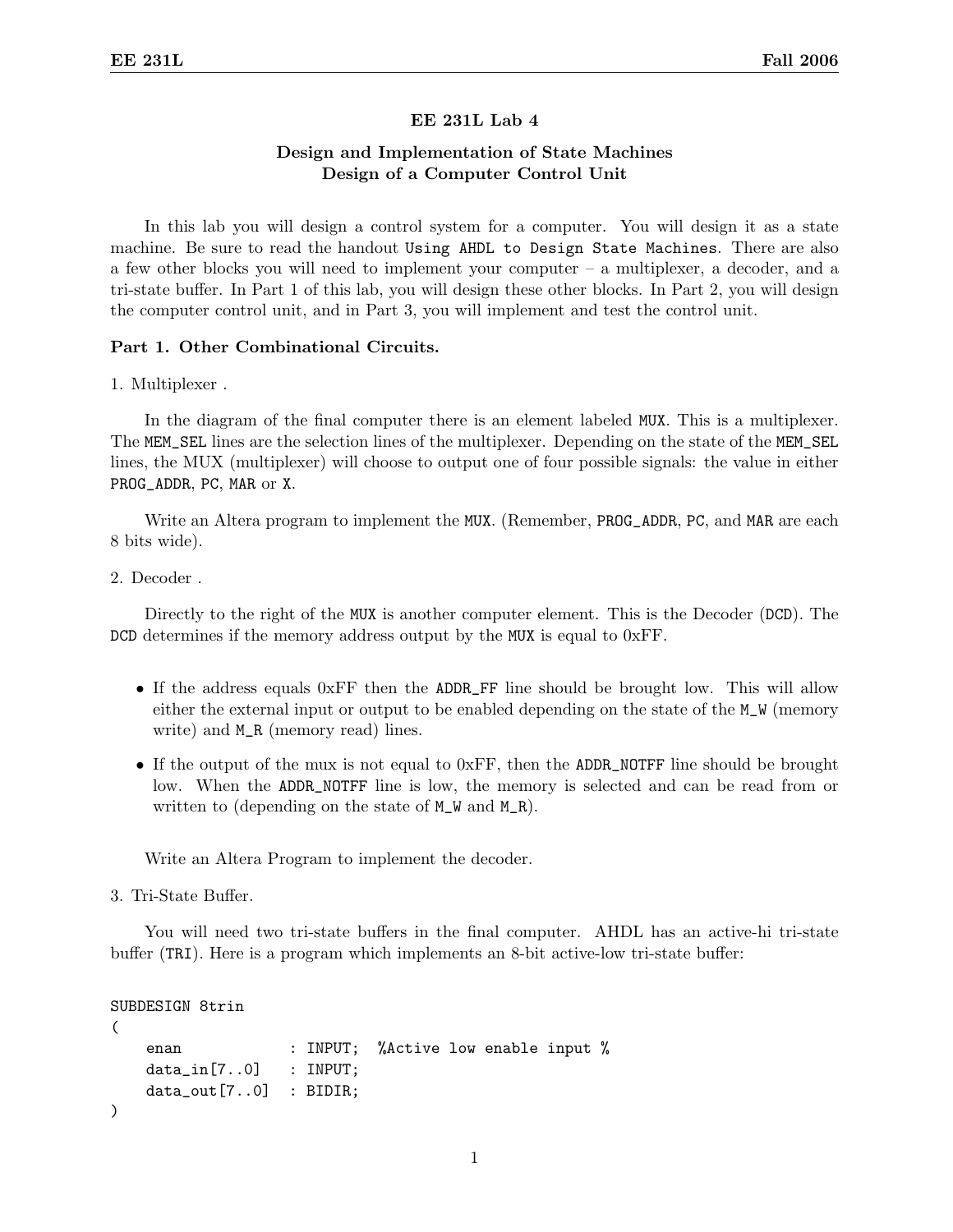```
VARIABLE
   buffer[7..0] : TRI;
BEGIN
   buffer[].oe = !enan; \% Enable buffer when enan is low \%buffer[].in = data_in[7..0];data_out[7..0] = buffer[].out;
```
END;

## Part 2. Design of Computer Control Unit.

The data-processing functions of the computer are divided into simple units called instructions. A computer program is just a collection of computer instructions. The instruction set of a computer are the basic operations that the computer can perform. The instruction set of our computer is shown in Figure 1.

In this lab you will design the computer control unit. The control unit is a finite state machine. Its inputs are the instruction register and the carry, as well as a clock pulse and RESET. The control unit's outputs are the control signals that direct the operation of the rest of the computer.

The control unit can be in one of four states: RESET, C1, C2, C3:

- RESET is the Reset state. The computer gets into this state when the Reset input is low, and stays in this state until the Reset input goes high.
- C1 is the Fetch Cycle. The computer program is stored in memory. During the fetch cycle the next instruction is *fetched* from memory and loaded into the instruction register (INST).
- C2 is the first bf Execution Cycle. Once an instruction has been loaded into the INST, the control unit determines the required course of action to take based on the value of INST and the current state of the control unit.
- C3 is the second Execution Cycle. Some instructions require only require one execution cycle (C2) while others require two(C2 and C3).

The output of the control unit depends on both the present state and the input. (What type of state machine is this?)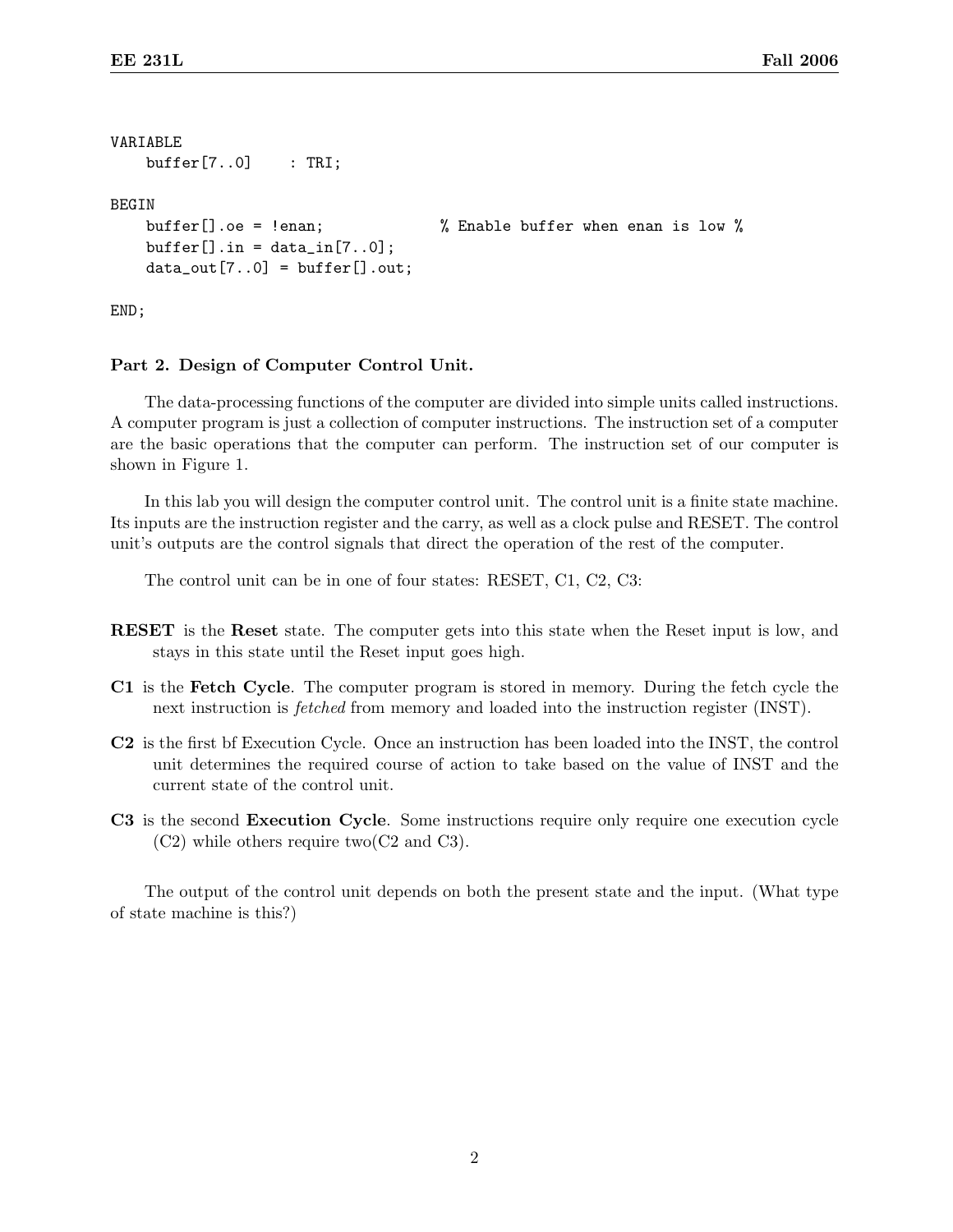| Mnemoinic                | Operation                                                                   |  |
|--------------------------|-----------------------------------------------------------------------------|--|
| LDAA addr                | Loads ACCA with the value in memory at address addr                         |  |
| load ACCA from           |                                                                             |  |
| memory                   | C stays the same, Z changes                                                 |  |
| $LDAA \#num$             | Loads ACCA with num, the value in memory at the address                     |  |
| load ACCA with an        | immediately following the LDAA #num command                                 |  |
| immediate                | $\mathrm C$ stays the same, Z changes                                       |  |
| LDAA 0,X                 | Loads ACCA with the value in memory at the address                          |  |
| load ACCA indexed        | in the X register. C stays the same, Z changes.                             |  |
| STAA addr                | Stores the value in ACCA at the memory address addr                         |  |
| store ACCA in memory     | C stays the same, Z changes                                                 |  |
| ADDA addr                | Adds the value in memroy location <i>addr</i> to the value in ACCA          |  |
| add ACCA and value       | at saves the result in ACCA                                                 |  |
| <i>in memory</i>         | Z and C change                                                              |  |
| SUBA addr                | Subtracts the value in memroy location <i>addr</i> from the value in ACCA   |  |
| subtract value in memory | at saves the result in ACCA                                                 |  |
| from ACCA                | Z and C change                                                              |  |
| ANDA addr                | Perform a logical AND of the value in memroy location <i>addr</i> with      |  |
| logical AND of ACCA      | the value in ACCA. Save result in ACCA                                      |  |
| and value in memory      | C stays the same, Z changes.                                                |  |
| ORAA addr                | Perform a logical OR of the value in memroy location <i>addr</i> with       |  |
| logical OR of ACCA       | the value in ACCA. Save result in ACCA                                      |  |
| and value in memory      | C stays the same, Z changes.                                                |  |
| CMPA addr                | Compare ACCA to value in <i>addr</i> . This is done by subtracting          |  |
| compares ACCA to         | the value in <i>addr</i> from ACCA. The C and Z bits                        |  |
| the value in addr        | are changed. ACCA does not change                                           |  |
| $LDX \#num$              | Loads $X$ with $num$ , the value in memory at the address                   |  |
| load X with an           | immediately following the LDX $\#num$ command                               |  |
| immediate                | C stays the same, Z changes.                                                |  |
| <b>INX</b>               | Increment value in X                                                        |  |
| increment X              | C stays the same, Z changes.                                                |  |
| $CPX \#num$              | Compare $X$ to $num$ , the value in memory at the address                   |  |
| compares X to            | immediately following the CPX $\#num$ command. The C and Z bits             |  |
| the num                  | are changed. X does not change                                              |  |
| <b>COMA</b>              | Replace the value in ACCA with its one's complement                         |  |
| complement ACCA          | $C$ is set to 1, Z changes.                                                 |  |
| <b>INCA</b>              | Increment value in ACCA                                                     |  |
| increment ACCA           | C stays the same, Z changes                                                 |  |
| <b>LSLA</b>              | Logical shift left of ACCA. C and Z change.                                 |  |
| <b>LSRA</b>              | Logical shift right of ACCA. C and Z change.                                |  |
| $\bf ASRA$               | Arithmetic shift right of ACCA. C and Z change.                             |  |
| JMP addr                 | Jumps to the instruction stored in address <i>addr</i>                      |  |
| jump                     | (The value in $PC$ is replaced with <i>addr.</i> ) C and Z stay the same.   |  |
| JCS addr                 | Jumps to the instruction stored in address <i>addr</i> if $C = 1$ . If C is |  |
| jump if carry set        | not set, continue with next instruction. C and Z stay the same.             |  |
| JEQ addr                 | Jumps to the instruction stored in address <i>addr</i> if $Z = 1$ . If Z is |  |
| jump if carry set        | not set, continue with next instruction. C and Z stay the same.             |  |

3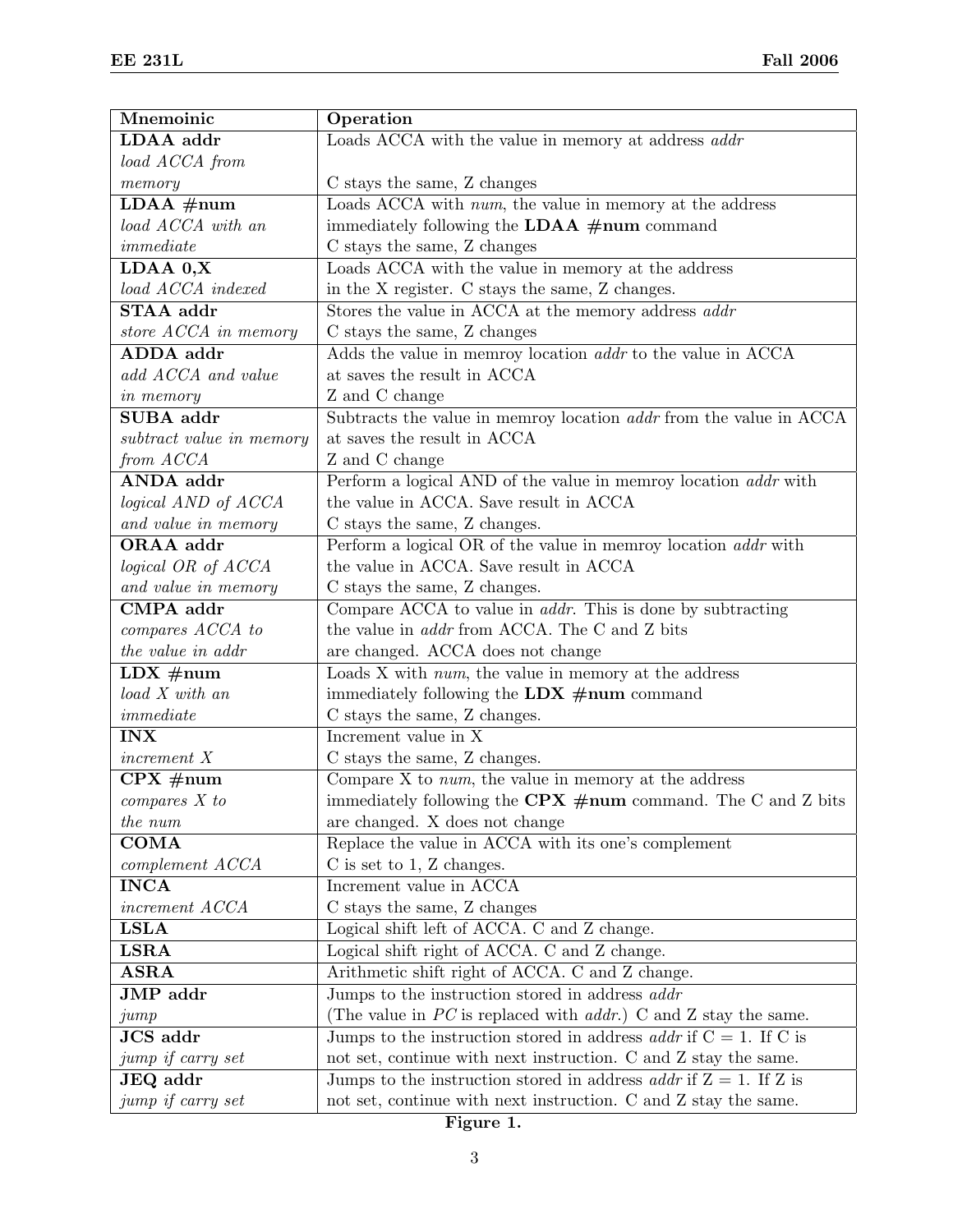The outputs of the control unit are the control signals shown on the block diagram of the computer. Except for ALU\_CTL and MEM\_SEL, all of these signals are active low, so your AHDL program should have a DEFAULTS section in which those signals will be high be default. In your AHLD code you will activate the appropriate signals at the correct times to implement the instruction the control unit is executing.

During the FETCH cycle the control unit will fetch the next instruction from memory to determine what instruction it should execute. Thus, the FETCH cycle will be the same for all instructions ? it will read the instruction from memory, and latch it into the INST register. To do this, READ, INST\_L and PC\_I should be low, and MEM\_SEL should be set to select the address from the program counter PC. With the control lines set up like this, the address to the memory will be from the PC — i.e., the address of the next instruction to execute, and the memory output enable line will be low (active). The memory will put the data at that address on its output lines, which are the input lines to the INST register. On the next clock edge, the data from memory will be latched into the INST register, and the PC will be incremented to the next memory address. What the control unit does next will depend on the data loaded into the INST register. Here are a couple of examples:

#### Example 1:

Consider the instruction **LDAA addr** where addr  $= 0xF5$ . We will further assume that the instruction is in memory address  $0x00$  and  $0x01$ , and the that the code for **LDAA addr** is  $0x01$ .

| PC <sub>1</sub>   | Memory Address | Memory Data      |
|-------------------|----------------|------------------|
|                   | 00             | 01               |
|                   | 01             | F5               |
|                   | 02             | Next instruction |
| $INST = ??$       |                |                  |
| $\text{MAR} = ??$ |                |                  |

C1: During the Fetch Cycle the instruction register must be loaded with the instruction op code, 0x01. To do this the MUX must select the PC as the address source, memory address 0x00 must be read which causes its value to be placed on the DATA lines. The value on the DATA ines must be latched into the INST register, and the PC must be incremented. Thus during C1 you should have PC<sub>I</sub>, INST<sub>II</sub> and READ active, and MEM<sub>I</sub>SEL set to PC. Now the situation is as below:

| $\rm{PC}^-$                        | Memory Address   Memory Data |                  |
|------------------------------------|------------------------------|------------------|
|                                    | 00                           | 01               |
|                                    | 01                           | F5               |
|                                    | 02                           | Next instruction |
| $INST = 01$<br>(LDAA addr op code) |                              |                  |
| $\text{MAR} = ??$                  |                              |                  |

C2: During C2, you must read the memory address that the PC is pointing at. By reading address 0x01 the value 0xF5 is placed on the DATA line. Then 0xF5 needs to be stored in the MAR register. Finally the program counter should be incremented. Thus during C2 you should have PC\_I, MAR\_L and READ active, and MEM\_SEL set to PC. After these steps the situation should be as shown below: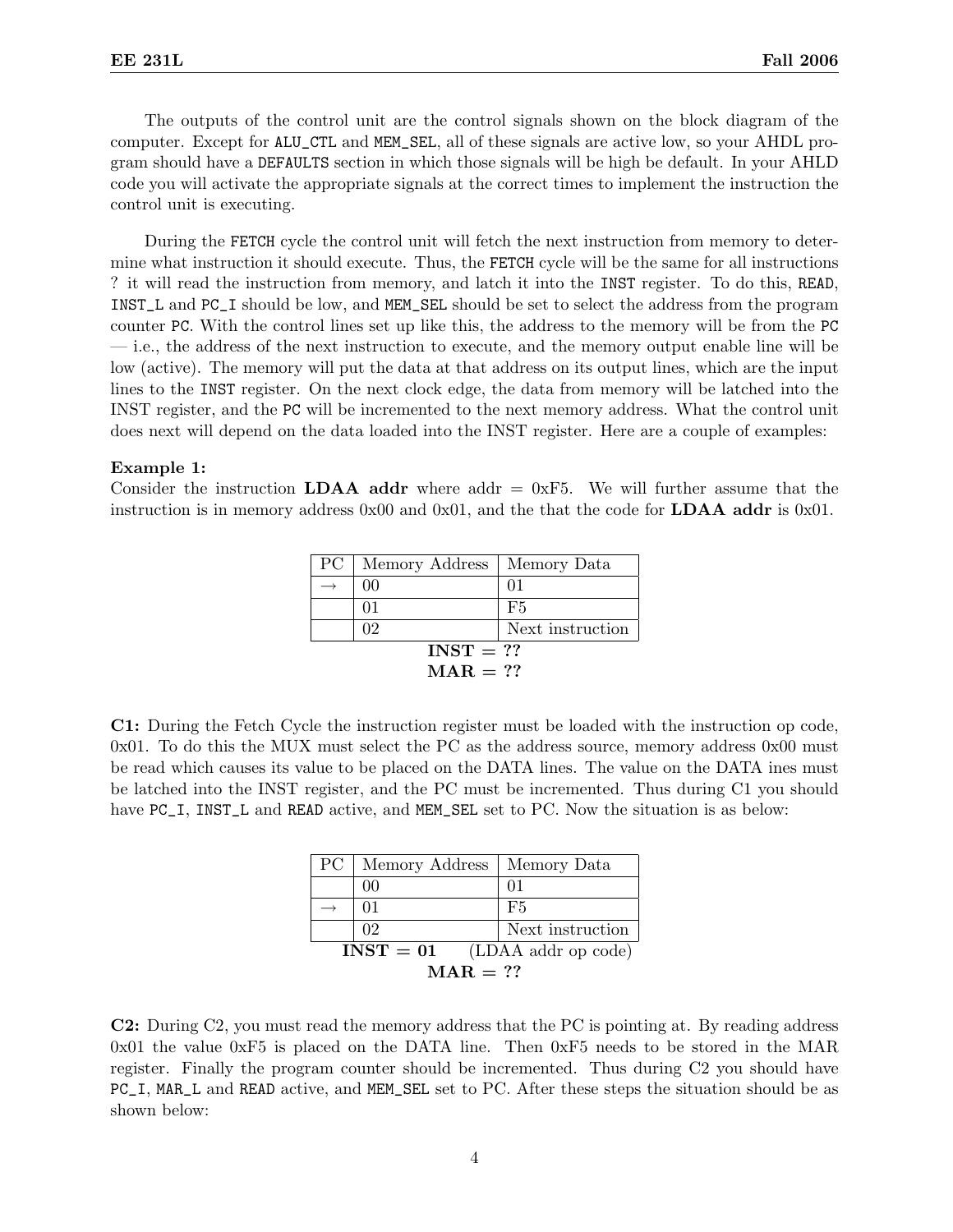| PC -                     | Memory Address   Memory Data       |                  |
|--------------------------|------------------------------------|------------------|
|                          | 00                                 |                  |
|                          | 01                                 | F5               |
|                          | 02                                 | Next instruction |
|                          | (LDAA addr op code)<br>$INST = 01$ |                  |
| $\text{MAR} = \text{F5}$ |                                    |                  |

C3: Now that MAR contains the value 0xF5, the multiplexer should select MAR as the source of the address. This address should then be read which causes the memory contents of address 0xF5 to be placed onto the DATA line. Then the ALU can load this value into ACCA. During C3 you should have ACCA\_L and READ active, MEM\_SEL set to MAR, and ALU\_CTL set to LOAD. When the control lines are set up like this, the value 0f 0xF5 will be on the address lines of the memory unit, and the data lines out of the memory will contain the data in address 0xF5. This data will be passed through the ALU to the input of ACCA. On the next clock cycle, the value will be latched into ACCA. Note that you do not want PC\_I active because PC is already pointing to the next instruction to be executed.

#### Example 2:

The next instruction in the program is **LDAA** #num where #num = 0xF5 This instruction translates as "load accumulator A with the value F5". Assume the the op code for  $LDAA \#num$ is 0x02. Before the program begins, the situation is as below:

| PC <sub>1</sub>   | Memory Address   Memory Data |                  |  |
|-------------------|------------------------------|------------------|--|
|                   | 02                           | 02               |  |
|                   | 03                           | F5               |  |
|                   | 04                           | Next instruction |  |
|                   | $INST = ??$                  |                  |  |
| $\text{MAR} = ??$ |                              |                  |  |

C1: The fetch cycle is the same for this command as it was in Example 1 (The fetch cycle is the same for all commands). After the fetch cycle the situation should be:

| PC -                            | Memory Address | Memory Data      |
|---------------------------------|----------------|------------------|
|                                 | 02             | 02               |
|                                 | 03             | F5               |
|                                 | 04             | Next instruction |
| $INST = 02$ (LDAA #num op code) |                |                  |
| $\text{MAR} = ??$               |                |                  |

C2: During C2 the PC is pointing at memory address 0x03. By reading this address, the value 0xF5 is placed on the DATA line. READ, ACCA\_L and PC\_I, should be active, MEM\_SEL should be set to select PC, and the ALU\_CTL lines should select the function which loads ACCA. When the control lines are set up like this, the value 0x03 will be on the address lines of the memory unit, and the data lines out of the memory unit will contain the data in address 0x03 (which, in this example, is 0xF5). This data will be passed through the ALU to the input of ACCA. On the next clock cycle the data will be latched into ACCA. There is no C3 cycle.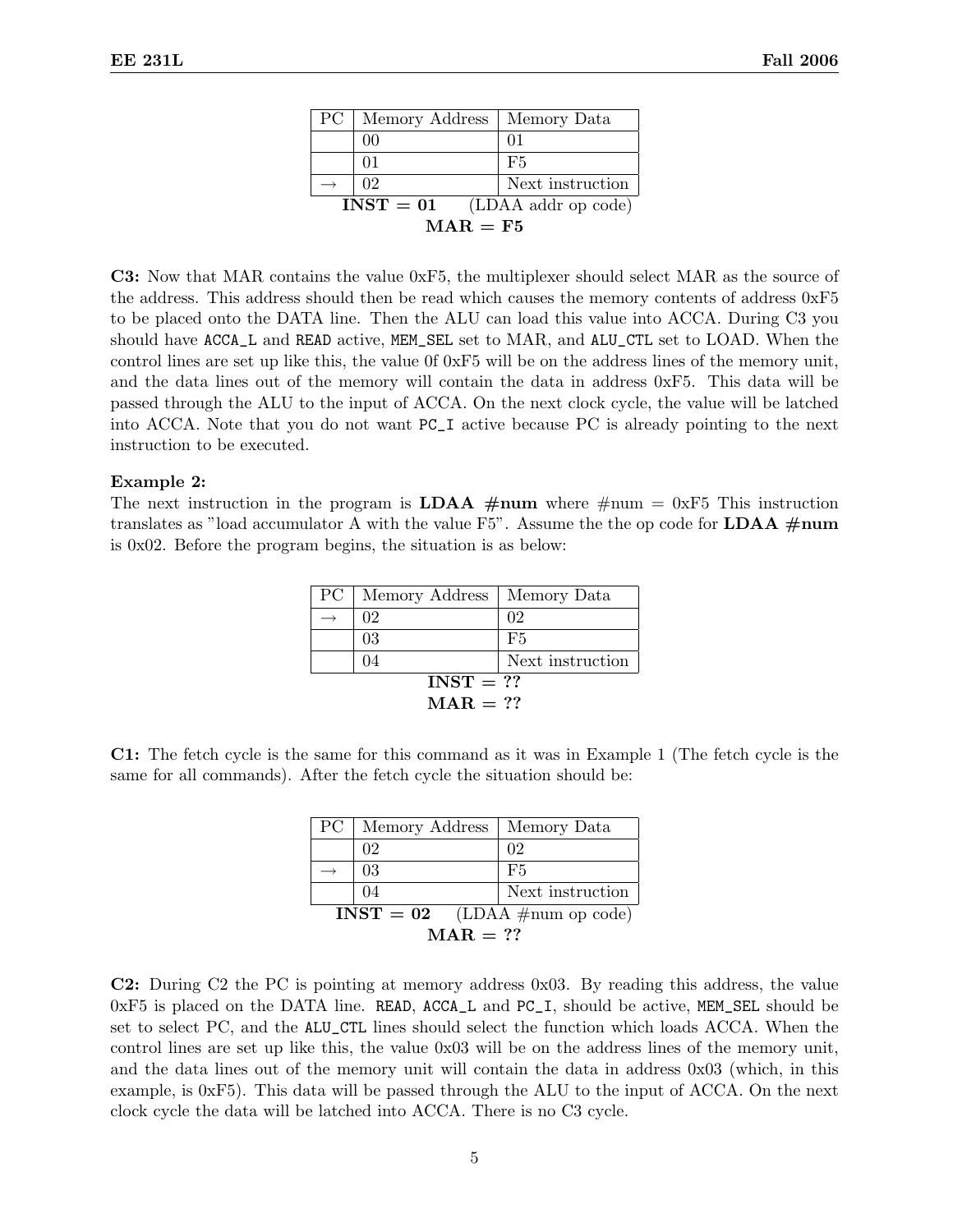Shown below is some code to implement the **LDAA addr** and **LDAA**  $\#num$  instructions. This is just one possible implementation. (NOTE this is not a complete program, just a portion of code) Here the op code for LDAA addr is represented by the constant LDAA, and the op code for  $LDAA \#num$  is represented by the constant  $LDAA \_IMM$ :

```
VARIABLE
Control: MACHINE WITH STATES (RESET, C1, C2, C3);
BEGIN
    DEFAULTS
        %Enter default values here%
    END DEFAULTS;
Control.clk = CLOCK;
Control.reset = !reset;
CASE Control IS
    WHEN RESET =>
        MEM_SEL = PROG_ADDR;
        IF reset_in == GND THEN
            Control = RESET;
        ELSE
            Control = C1;ENDIF;
    WHEN C1 =>
        INT_L = GND;MEM_SEL[] = PC;
        READ = GND;PC_I = GND;Control = C2;WHEN C2 \RightarrowCASE INST[] IS
            WHEN LDAA =>
                MEM_SEL[] = PC;
                READ = GND;MAR_L = GND;PC_I = GND;Control = C3;WHEN LDAA_IMM =>
                MEM\_SEL[] = PC;ALU_CTL[] = ALU_LOAD;
                ACCA_L = GND;PC_I = GND;Control = C1;% Add other instructions here %
```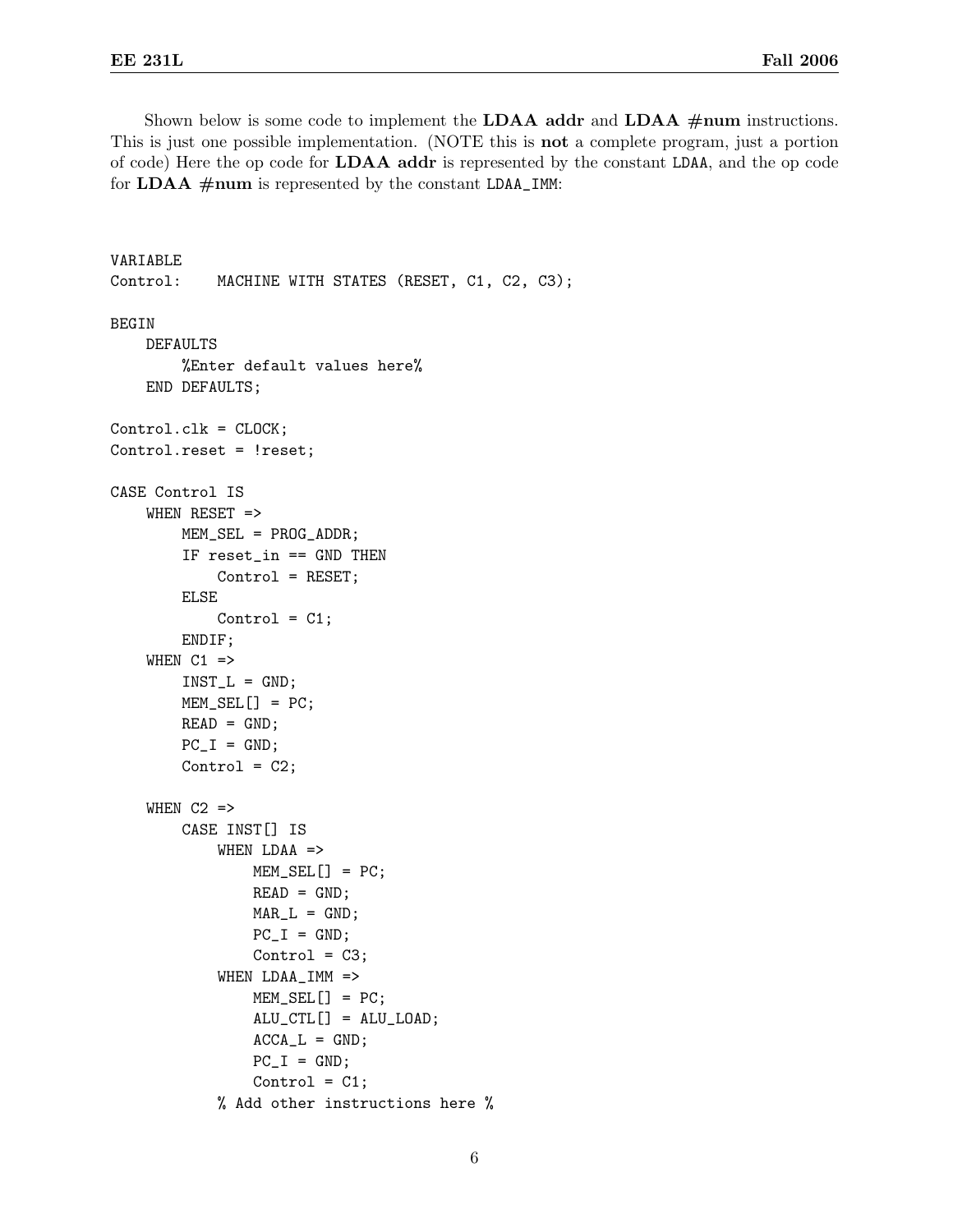```
WHEN OTHERS =>
                Control = C1;END CASE;
    WHEN C3=>
        CASE INST[] IS
            WHEN LDAA =>
                MEM\_SEL[] = MAR;READ = GND;ALU_CTL[] = ALU_LOAD;
                ACCA_L = GND;Control = C1;% Add other instructions here %
            WHEN OTHERS =>
                Control = C1;END CASE;
    END CASE;
END;
```
#### Example 3:

The next instruction in the program is **JMP addr** where addr  $= 0xF5$ . Assume the the op code for JMP addr is 0x12. Before the program begins, the situation is as below:

| PC <sub>1</sub>   | Memory Address   Memory Data |                  |
|-------------------|------------------------------|------------------|
|                   | 04                           | 12               |
|                   | 0 <sub>5</sub>               | F5               |
|                   | 06                           | Next instruction |
| $INST = ??$       |                              |                  |
| $\text{MAR} = ??$ |                              |                  |

C1: The fetch cycle is the same for this command as it was in Example 1 (The fetch cycle is the same for all commands). After the fetch cycle the situation should be:

| PC -              | Memory Address                        | Memory Data      |  |
|-------------------|---------------------------------------|------------------|--|
|                   | 04                                    | 12               |  |
|                   | 0 <sub>5</sub>                        | F5               |  |
|                   | 06                                    | Next instruction |  |
|                   | (JMW <sub>addr</sub> )<br>$INST = 12$ |                  |  |
| $\text{MAR} = ??$ |                                       |                  |  |

C2: During C2 the PC is pointing at memory address 0x05. By reading this address, the value 0xF5 is placed on the DATA line. READ, ACCA\_L and PC\_L, should be active, and MEM\_SEL should be set to select PC. When the control lines are set up like this, the value 0x05 will be on the address lines of the memory unit, and the data lines out of the memory unit will contain the data in address  $0x05$  (which, in this example, is  $0xF5$ ). This data be on the input lines to PC. On the next clock cycle the data will be latched into PC. There is no C3 cycle.